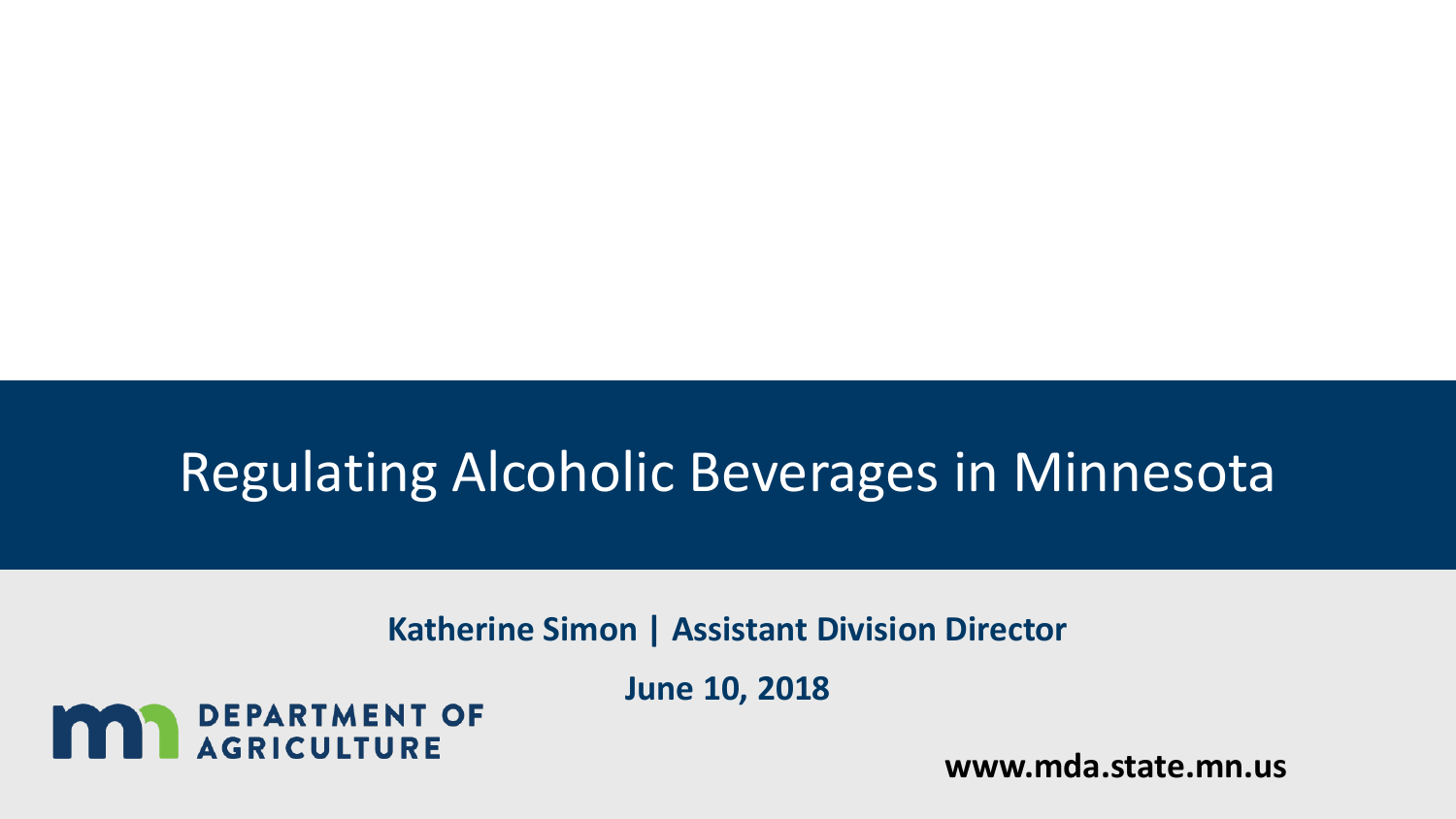# **Overview**

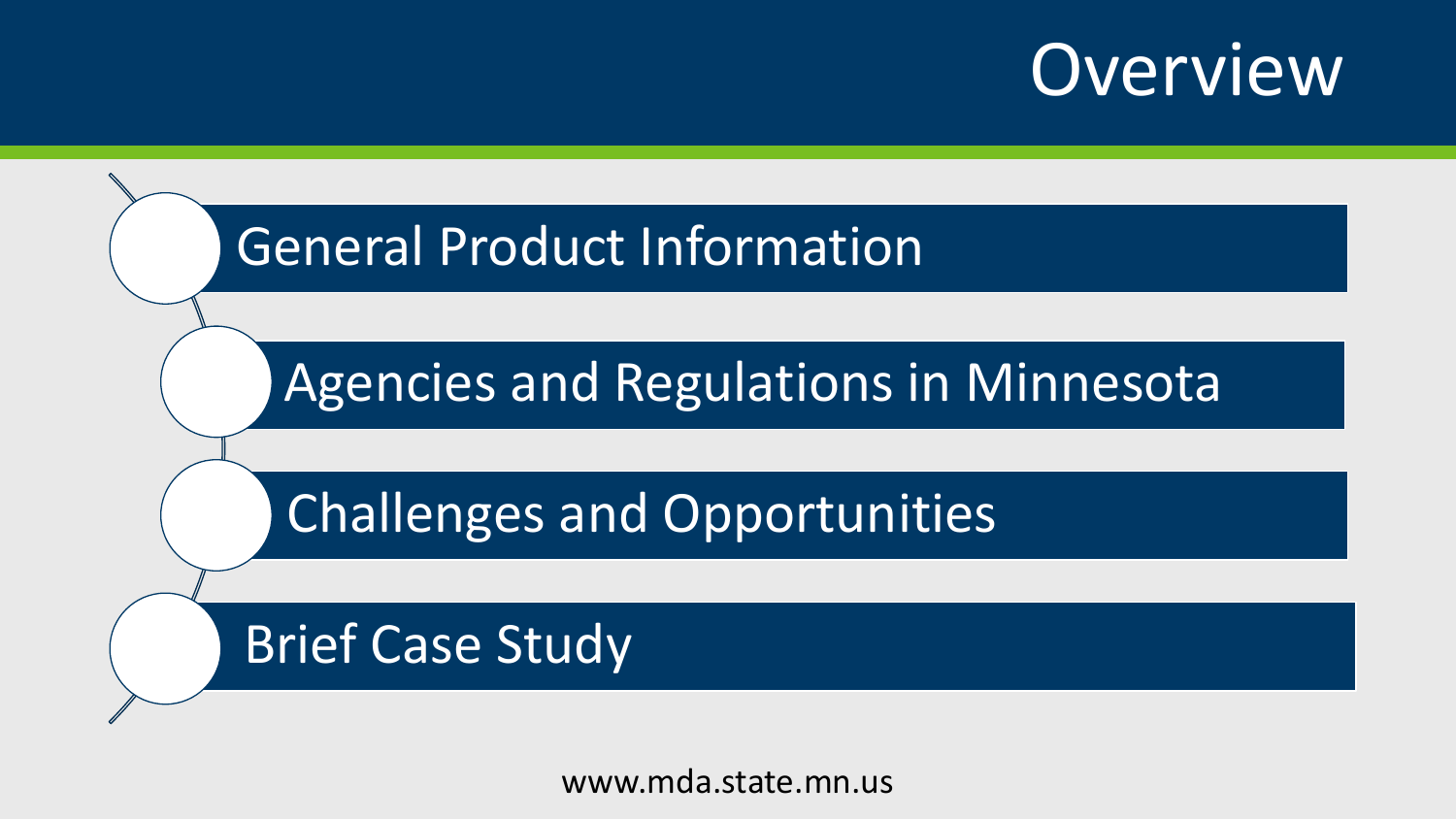# General Information

### • Alcohol is Food in the US

• **21 U.S.C. 321 (f)** 

The term "food" means (1) articles used for food or drink for man or other animals, (2) chewing gum, and (3) articles used for components of any such article.

### • **21 C.F.R. 1.227 (4) (ii)**

Examples of food include fruits, vegetables, fish, dairy products, eggs, raw agricultural commodities for use as food or as components of food, animal feed (including pet food), food and feed ingredients, food and feed additives, dietary supplements and dietary ingredients, infant formula, beverages (including alcoholic beverages and bottled water), live food animals, bakery goods, snack foods, candy, and canned foods.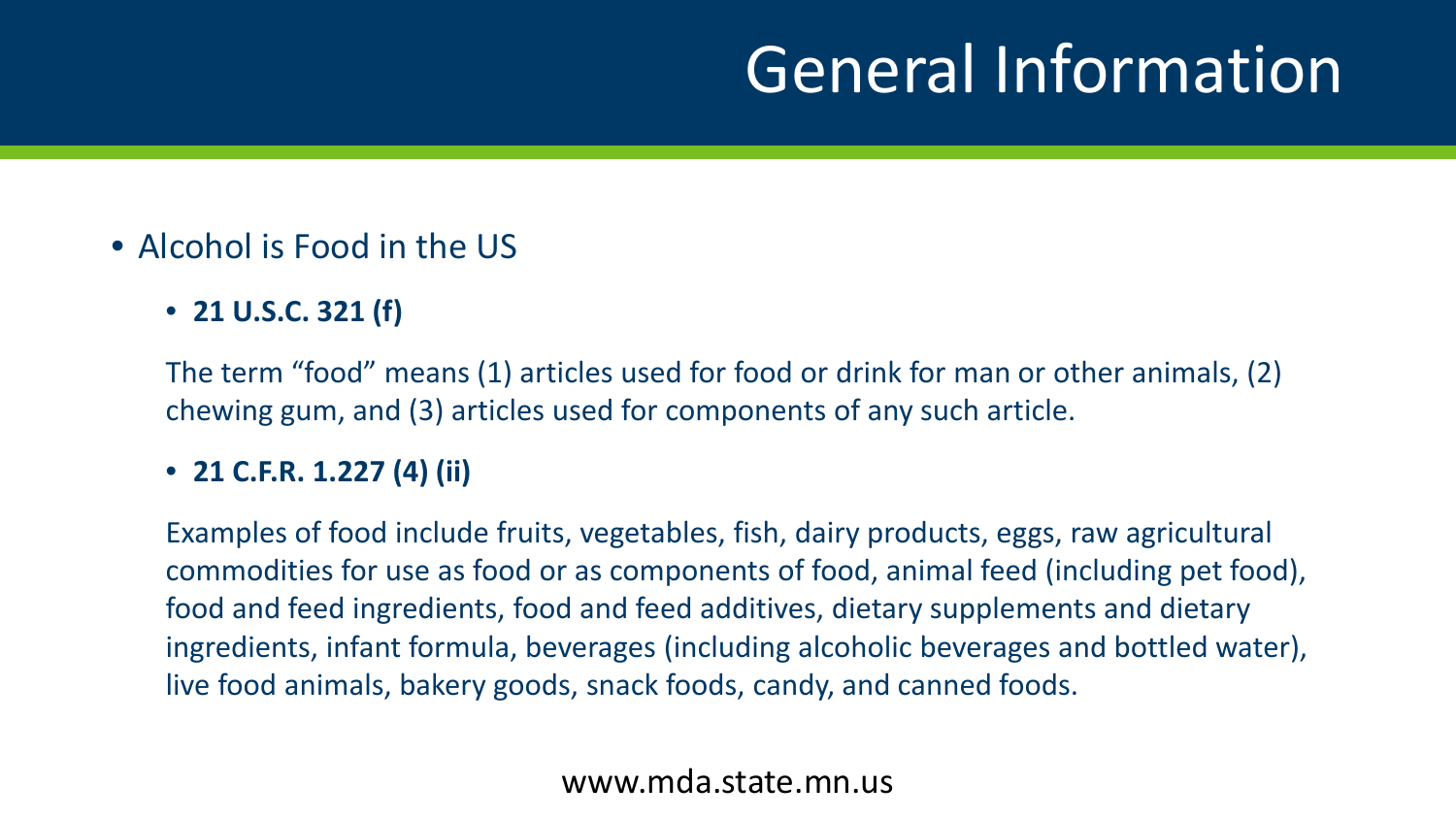# General Information

- Alcohol is Food in Minnesota
	- **Minnesota Statutes Section 34A.01 Subdivision. 4**

Food is every ingredient used for, entering into the consumption of, or used or intended for use in the preparation of food, drink, confectionary, or condiment for humans or other animals, whether simple, mixed, or compound; and articles used as components of these ingredients.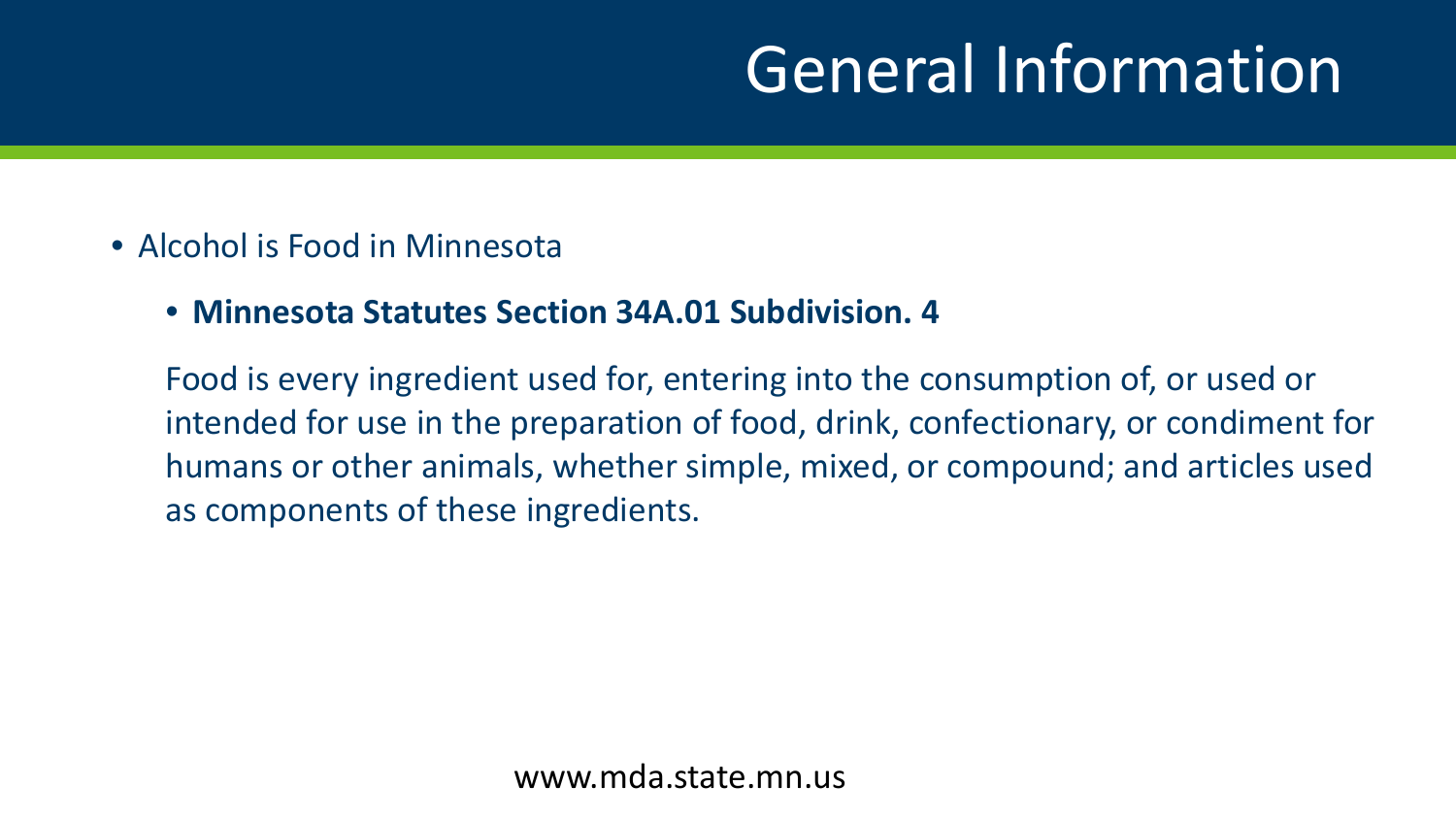## General Information – Product Types

- Alcohol Beverages
- Nonbeverage Products with Alcohol
	- Food Products
	- Flavorings and Flavor Extracts

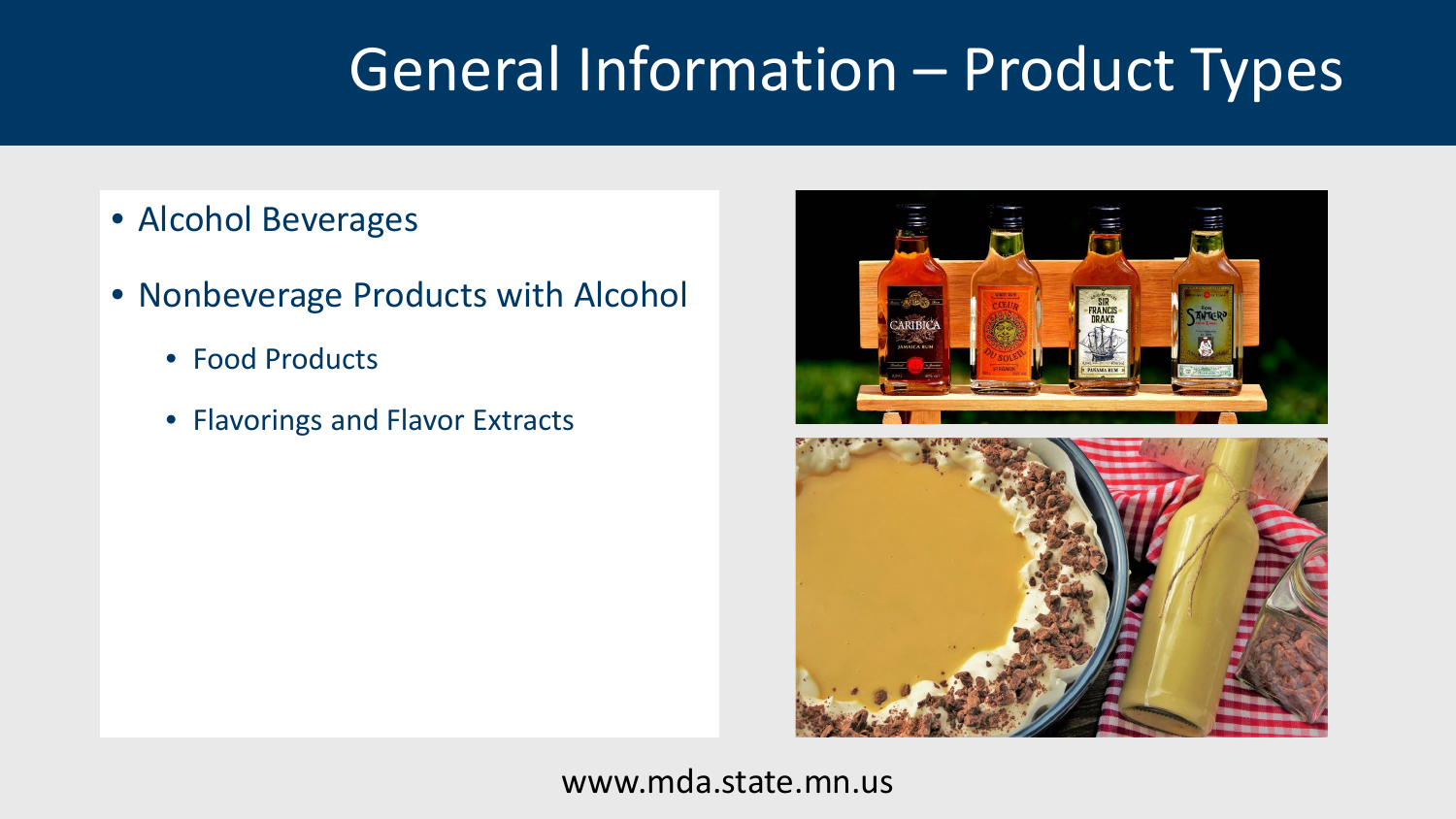# Agencies and Regulations

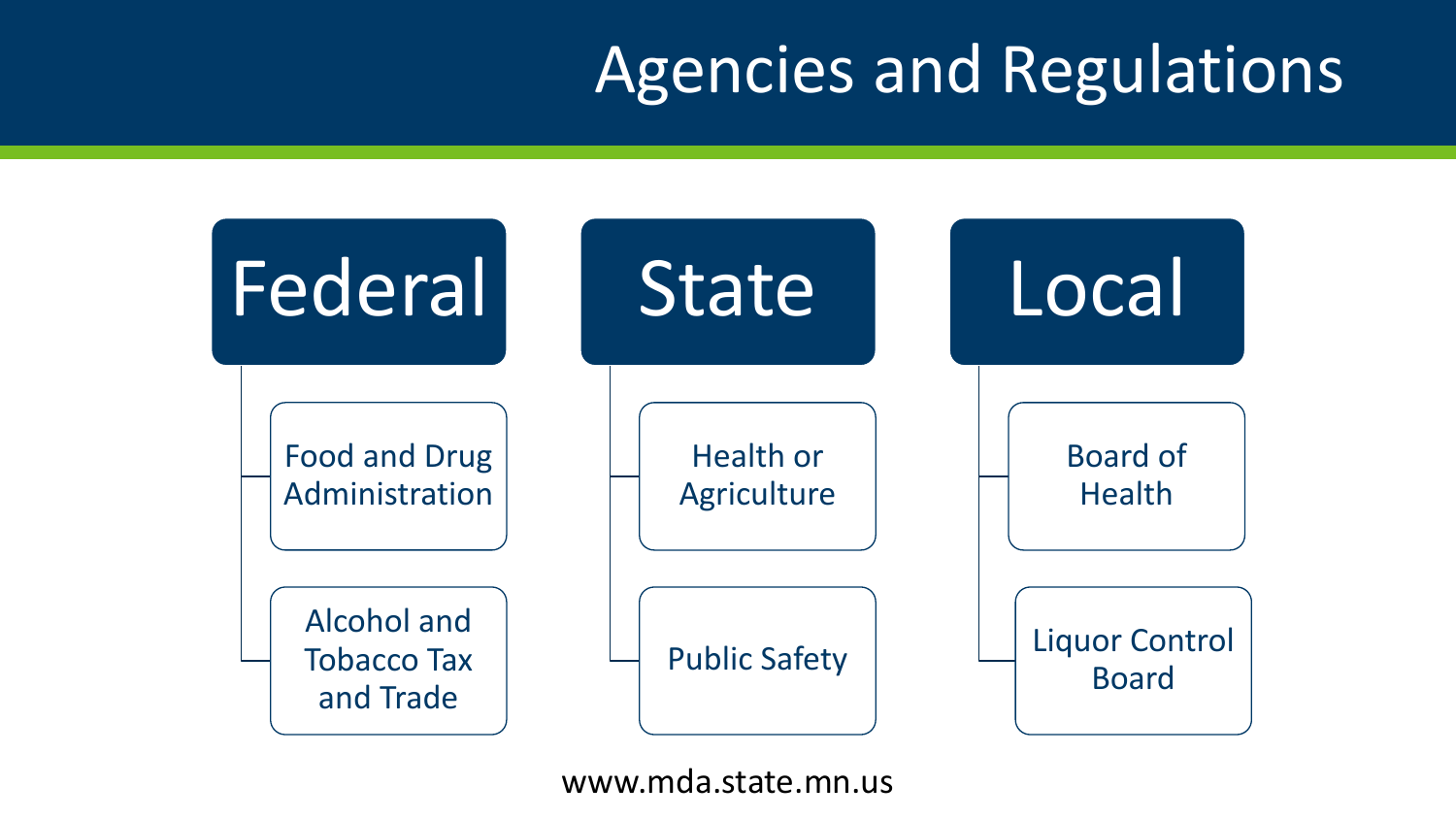# Alcohol Product Handling Activities

- Manufacturing
- Wholesale/Distribution
- Retail Sales
- Retail Preparation and Service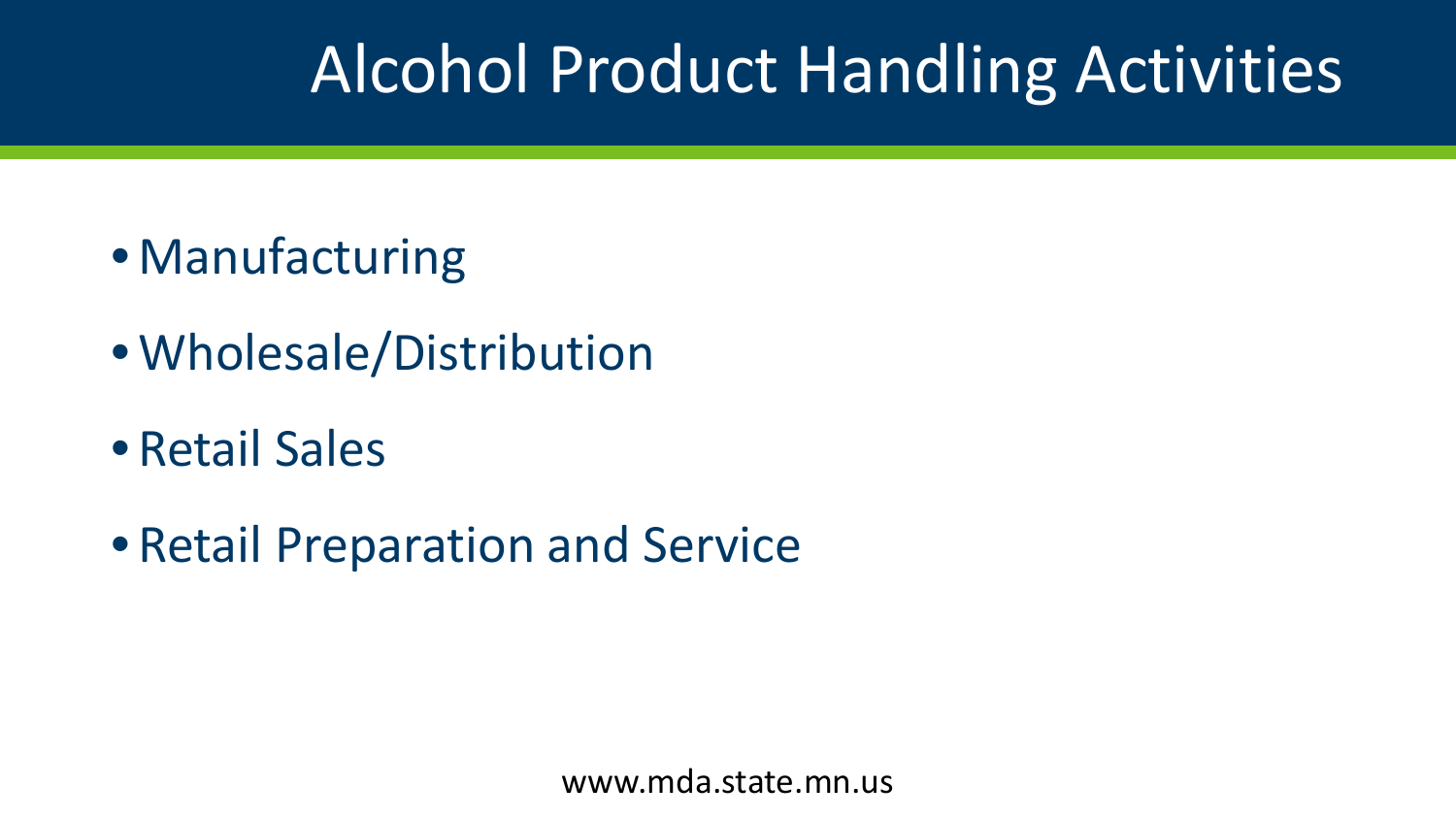# Licensing and Inspection

### • MDH

### • MDA

### • Local Agencies

• TTB •DPS

• Local Agencies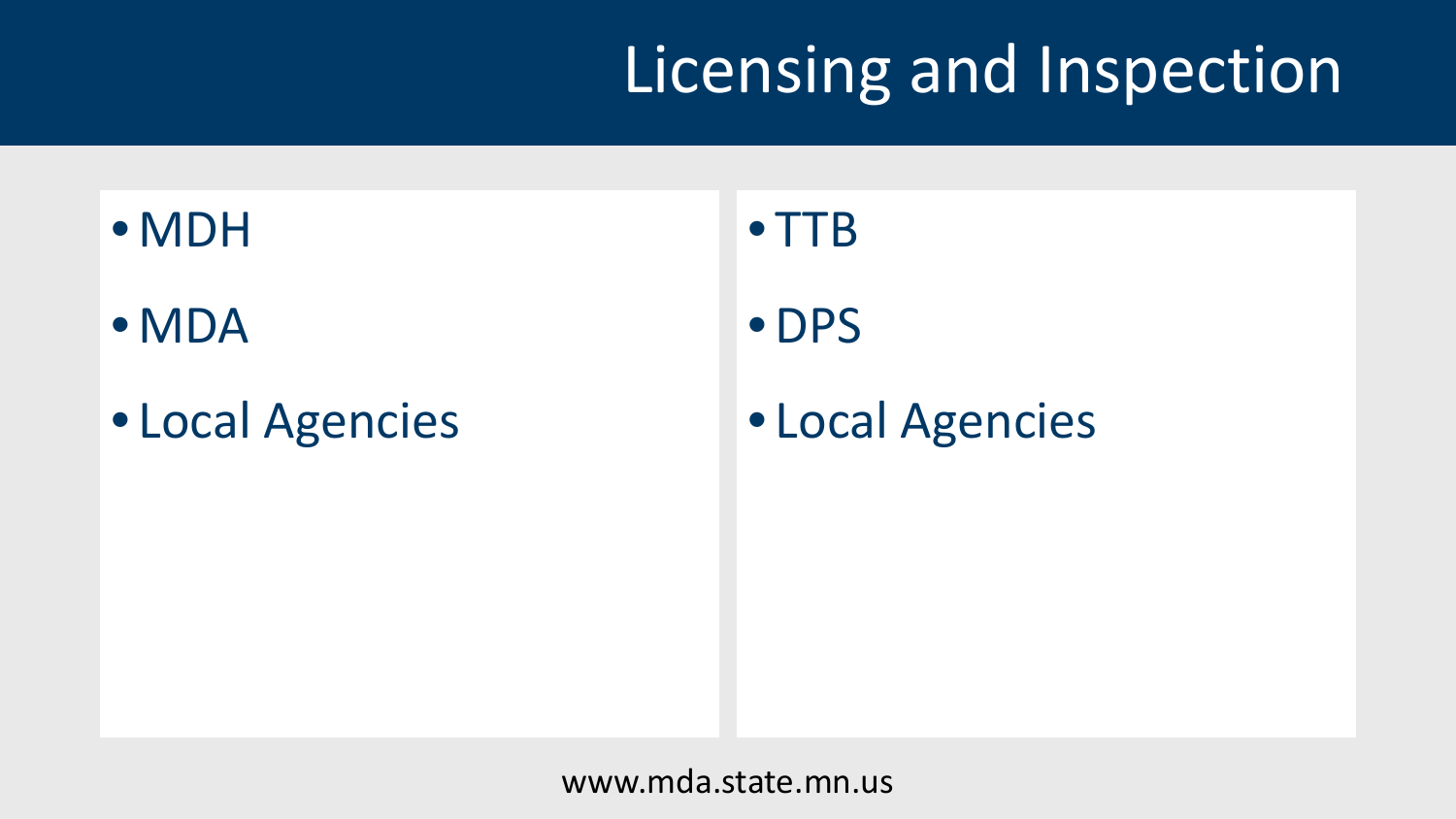# MN DPS Alcohol Licenses

#### **License History**

| <b>License</b>               | 2011 | 2012 | 2013 | 2014 | 2015 | 2016 | 2017 |
|------------------------------|------|------|------|------|------|------|------|
| <b>Farm Winery</b>           | 46   | 56   | 56   | 68   | 75   | 78   | 79   |
| <b>Large Brewers</b>         | 6    | 6    | 6    | 6    | 13   | 12   | 20   |
| <b>Small Brewers</b>         | 0    | 3    | 3    | 6    | 5    | 8    |      |
| <b>Micro Brewer</b>          | 16   | 30   | 34   | 42   | 72   | 75   | 113  |
| <b>Micro Distiller</b>       |      |      | 3    | 4    | 3    | 3    |      |
| <b>Micro Distiller Small</b> |      | 0    |      | 9    | 12   | 18   | 28   |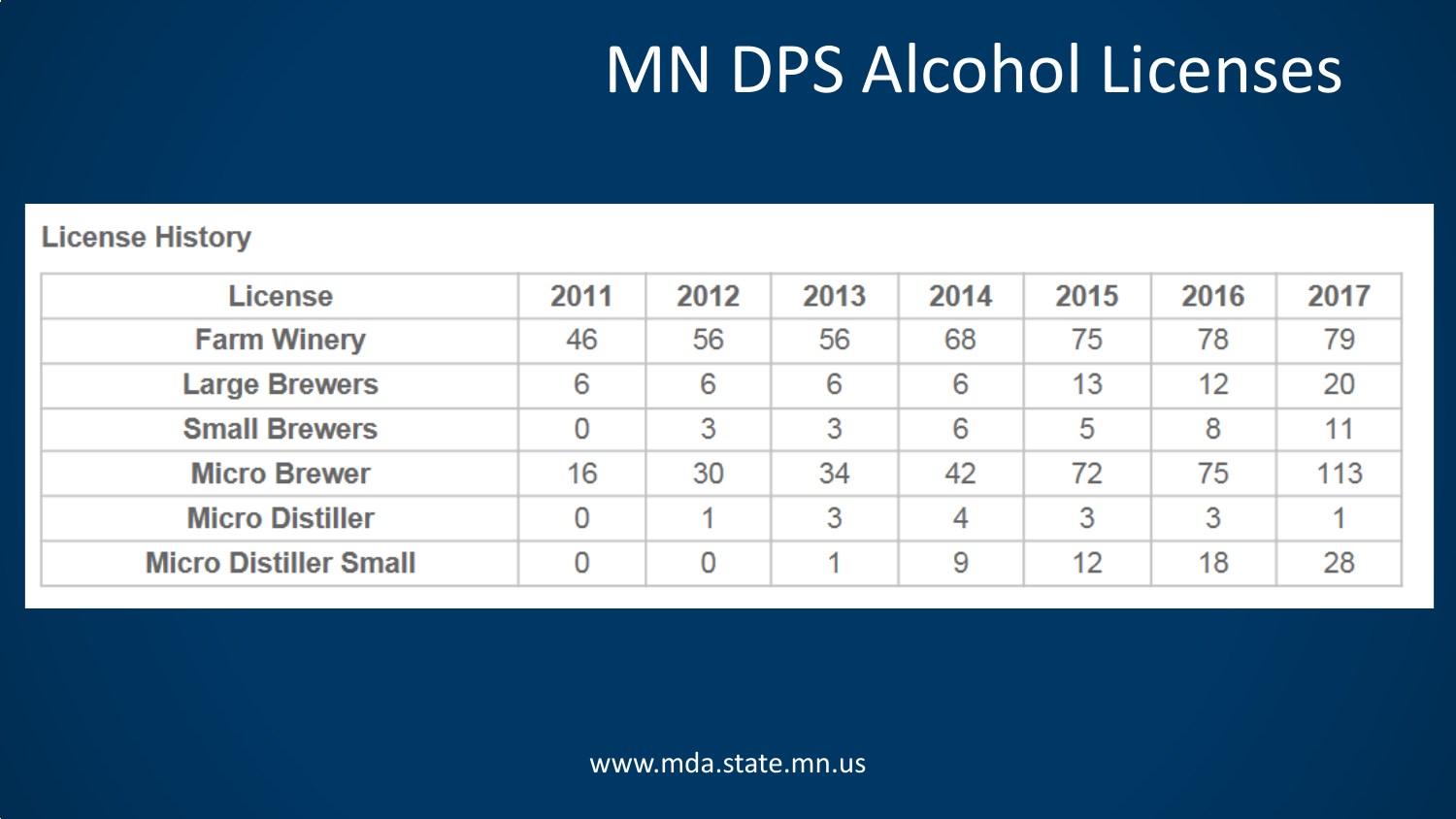# Regulations and Requirements

### **FOOD**

- 21 CFR 117
- MN Rules 4626, 1550
- MN Statues 28A, 31, 34A
- Local Ordinance

### **Alcohol Control**

- USC Title 26 Internal Revenue **Code**
- USC Title 27 Intoxicating Liquors
- MN Statute 340A
- MN Rule 7515
- Local Ordinance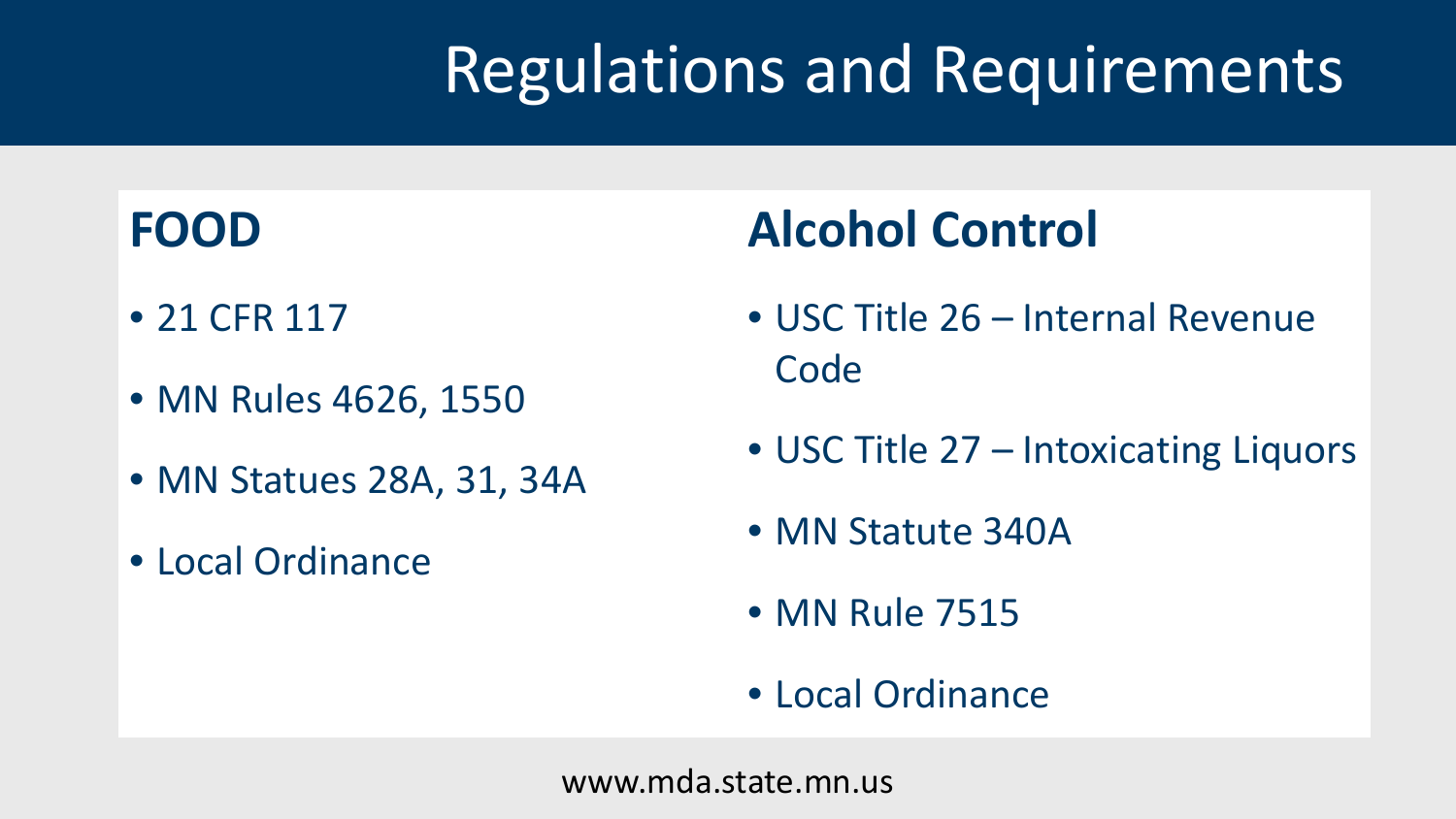### **Specific State Restrictions - Examples**

#### MINNESOTA STATUTES 2016

31.76

#### **31.76 CONFECTIONS CONTAINING ALCOHOL.**

Subdivision 1. Definition. "Confection containing alcohol" is a confection that contains or bears not more than five percent alcohol by volume where the alcohol is in a nonliquid form by reason of being mixed with other substances in the manufacture of the confection. "Confection containing alcohol" does not include liqueur-filled candy as defined in section 340A.101, subdivision 15b.

Subd. 2. Regulations. (a) A confection containing alcohol may not be sold to any person under the age of 21 years.

(b) Each confection containing alcohol must bear a label that contains (1) a conspicuous, readily legible statement that reads "This product may not be sold to anyone under age 21 years of age," and (2) a conspicuous, readily legible statement to the effect that the product contains less than five percent alcohol by volume.

 $\alpha$  (c) A confection containing alcohol may be sold only by (1) an exclusive liquor store licensed under chapter 340A, or (2) a business establishment that derives more than 50 percent of its gross sales from the sale of confections.

**History:** 1992  $c$  486  $s$  3

 $\mathbf{1}$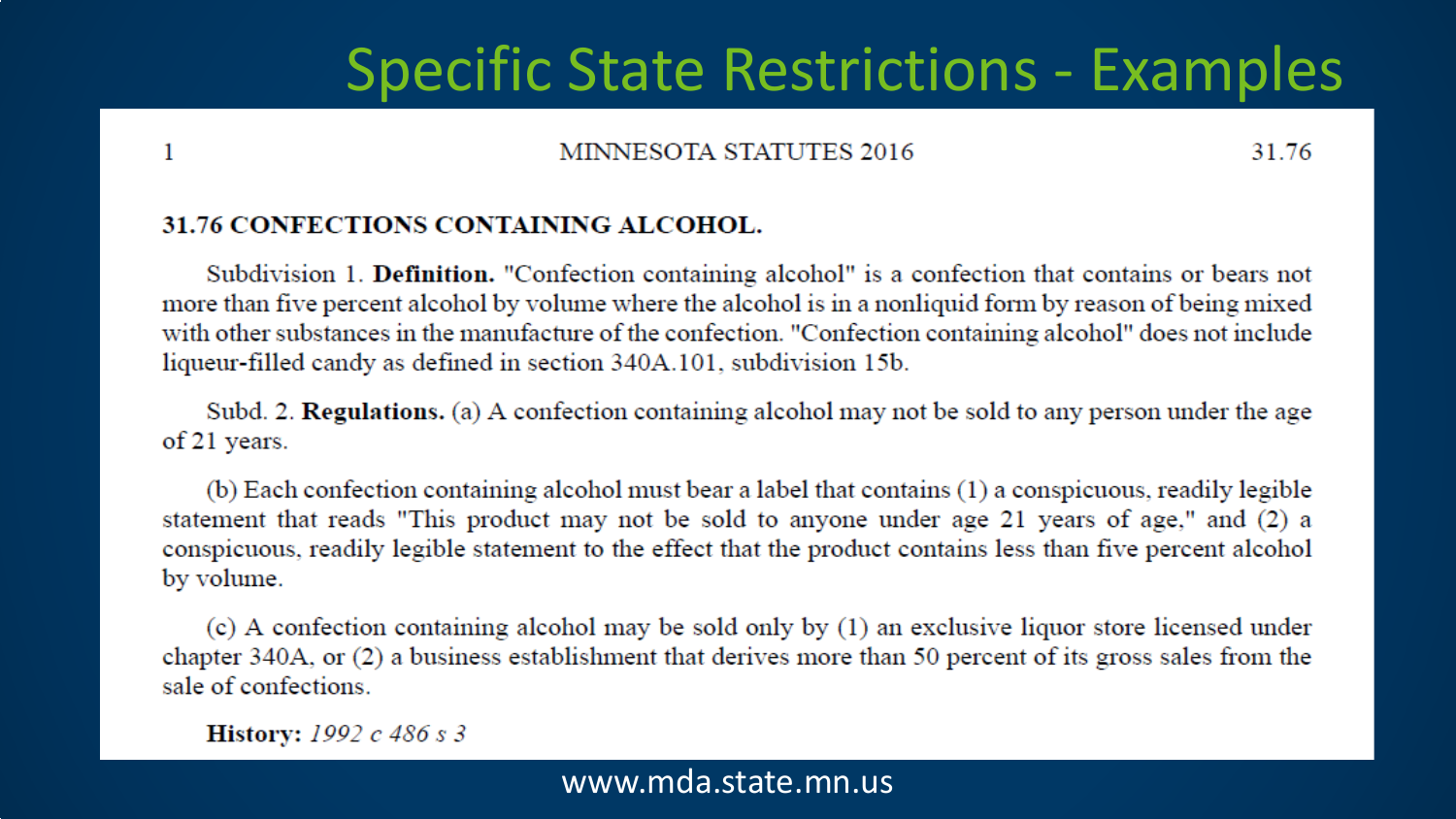## Challenges and Opportunities

- Multi-agency authorities
- Communications
- Site coordination
- Regulatory controls
- Resources available

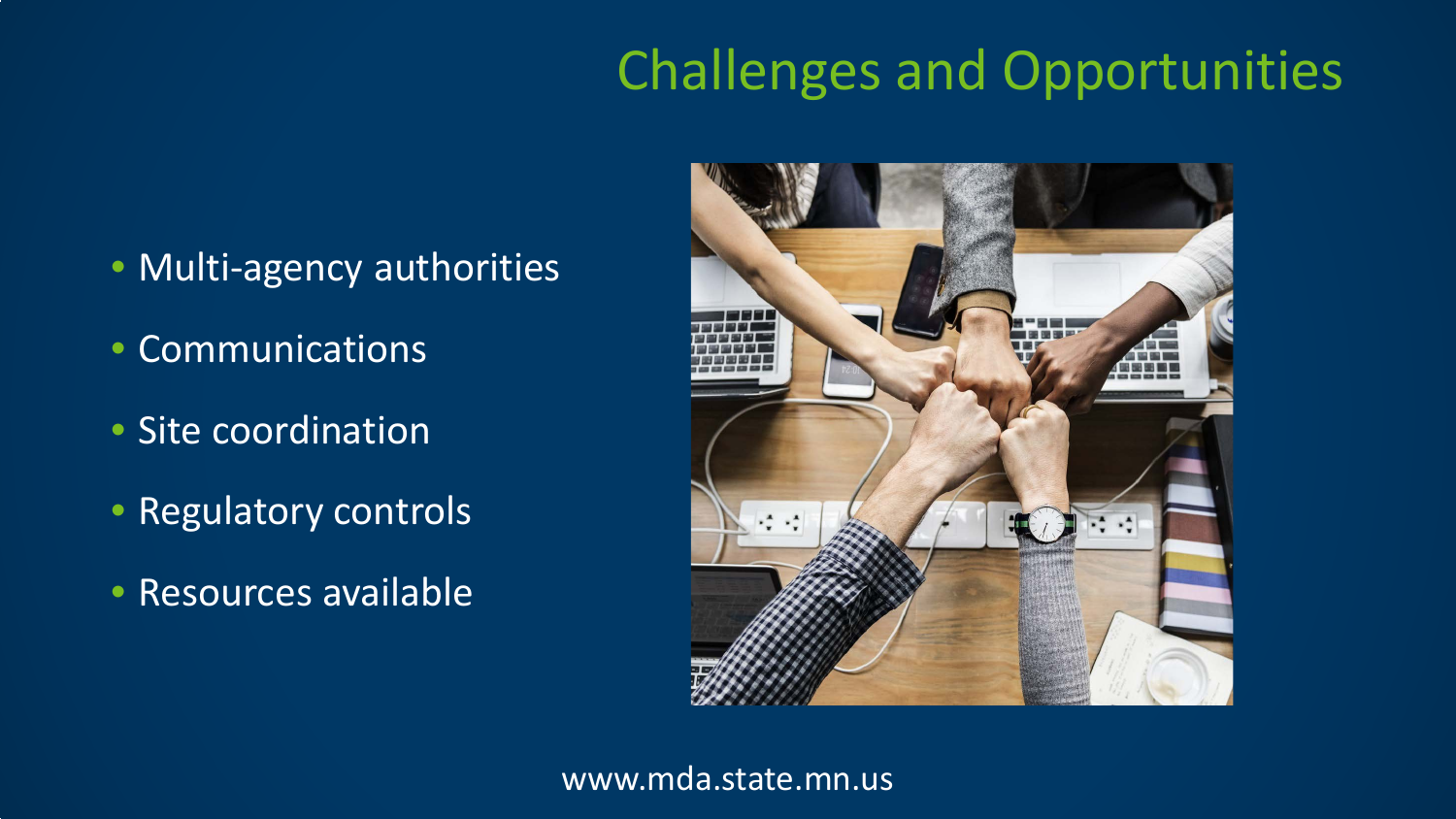# MN Case Study

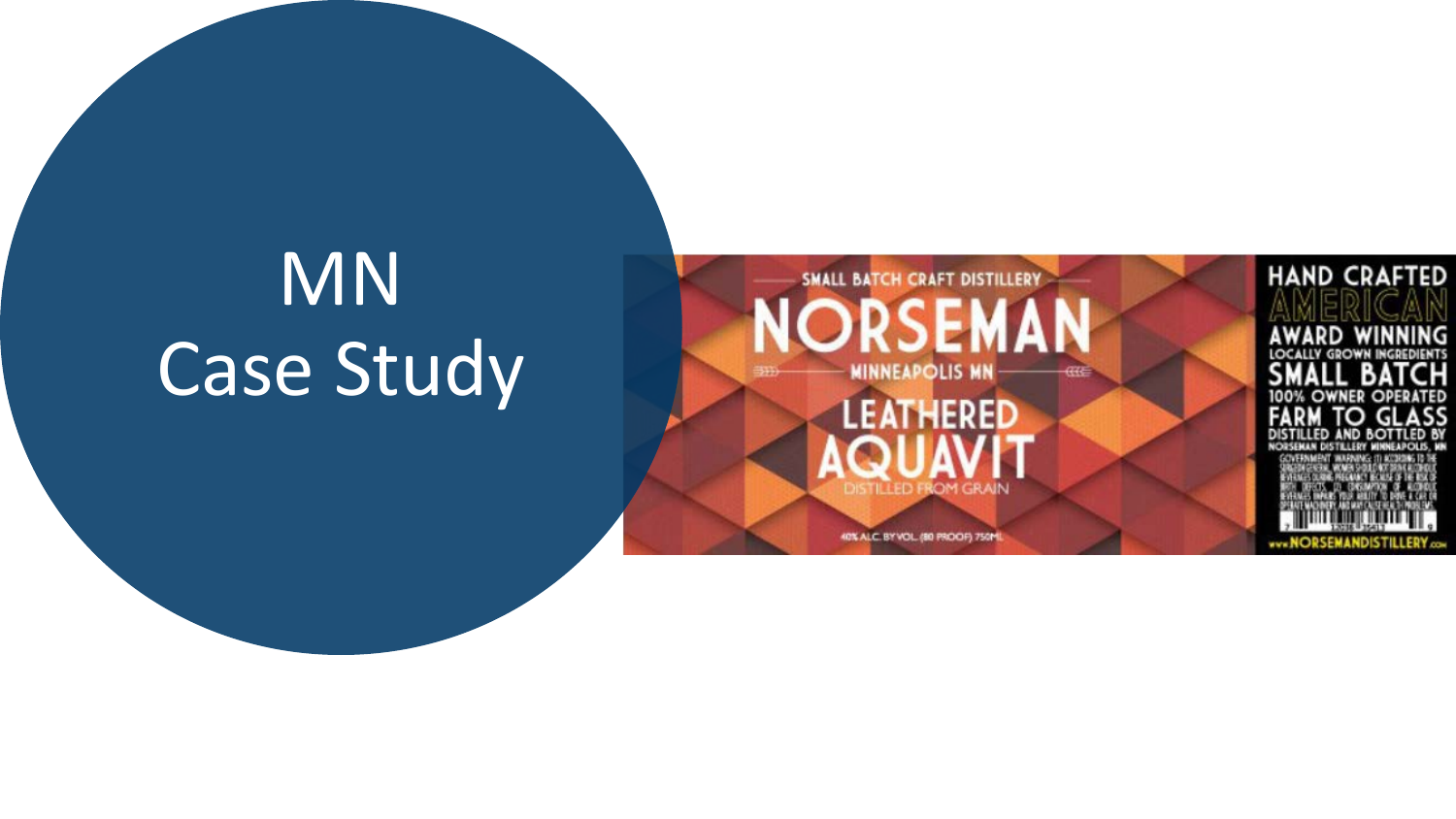### General Timeline

### • November 2016

• Pest issues noted during inspections

#### • December 2016

- Complaint and inspection regarding ingredients noted during inspection
- Internal discussions and communications with operator

### • December 22, 2016

• MDA issued a consumer advisory for Norseman Distillery Leathered Aquavit product.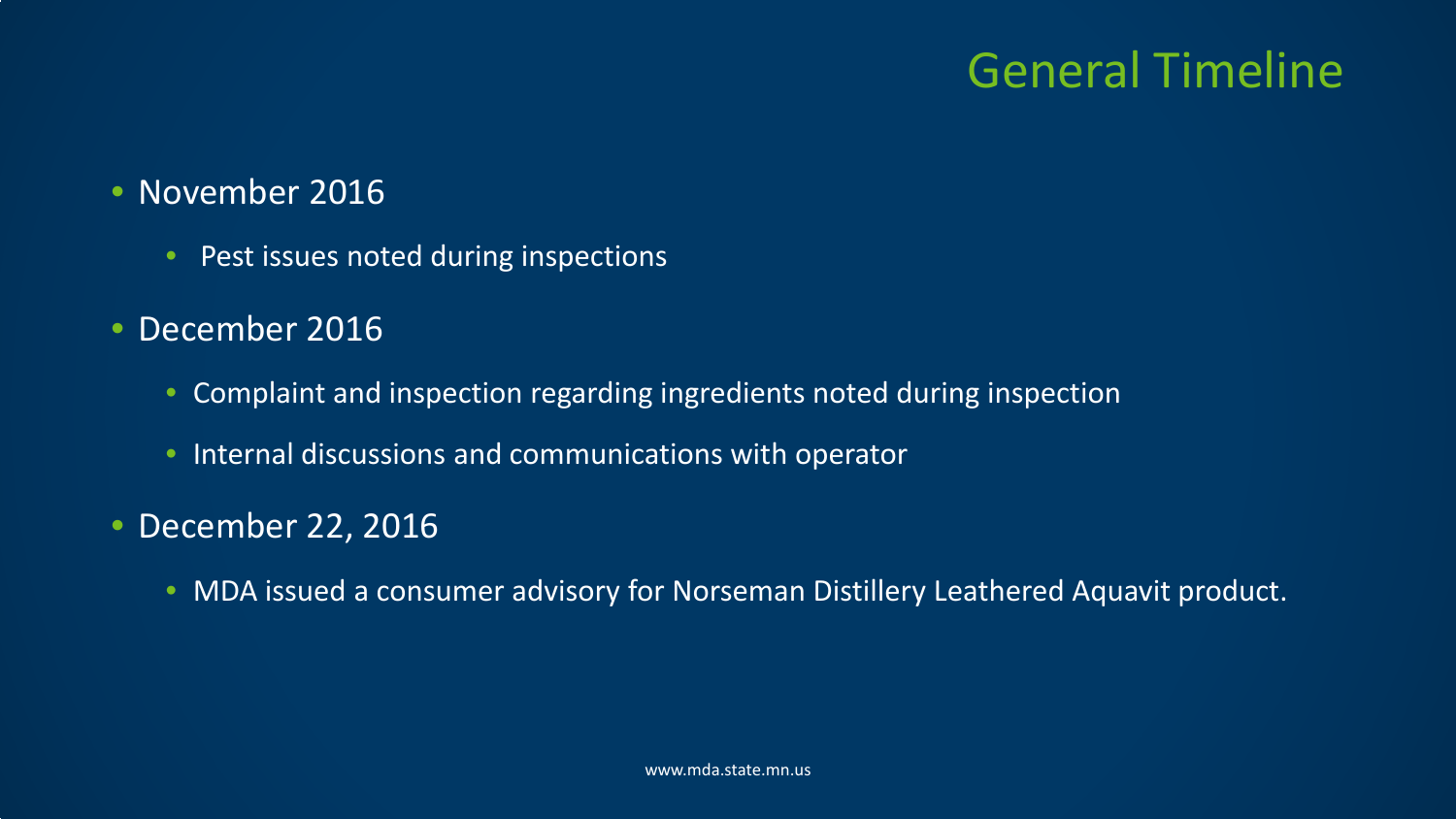

Leather pieces used to process Leathered Aquavit product. Leather is soaked in aquavit<br>product for four (4) days, then filtered using 70 micron filter paper, and bottled. Leather<br>obtained from Tandy Leather in Minneapolis,



In-process iron gin product with iron pieces from Prospect Foundry in Minneapolis, MN.



1900 South East Loop 820 · Fort Worth, TX 76140-1003 Phone: 817-872-3145 · Fax: 817-872-3121 Tandy Leather Factory is an American Stock Exchange Company "TLF"

OMB<sub>N</sub>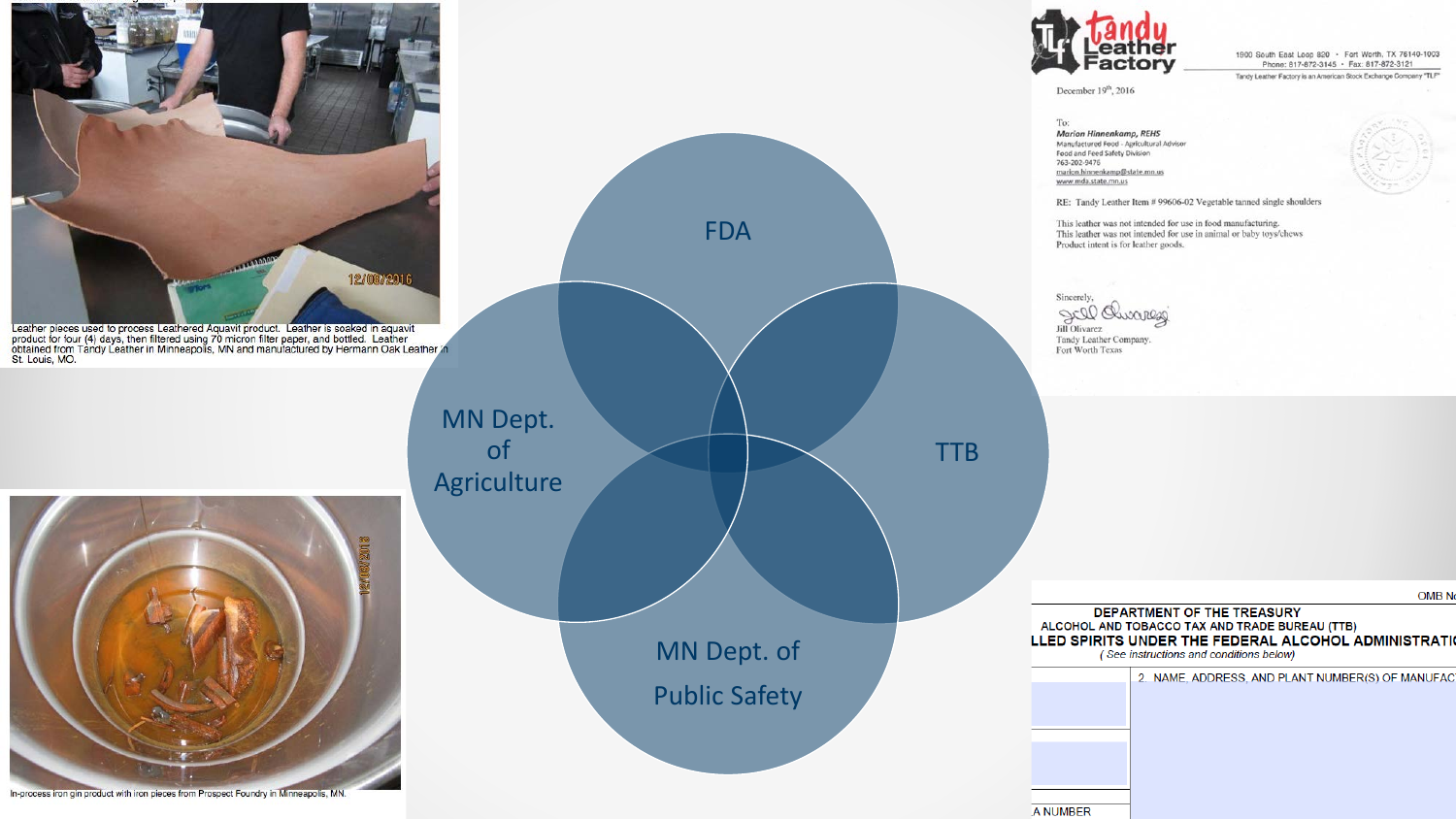#### News Release

FOR IMMEDIATE RELEASE: Thursday, December 22, 2016

#### MDA issues consumer advisory for Norseman Distillery Leathered Aquavit product

Use of unapproved materials in processing

ST. PAUL, Minn. - The Minnesota Department of Agriculture (MDA) is advising consumers not to consume Norseman Distillery brand Leathered Aquavit because an unapproved ingredient was used in the making of this product. The Leathered Aquavit, manufactured by Norseman Distillery of Minneapolis, Minnesota, was made with non-food grade tanned leather (animal hide), which is an unapproved food ingredient. This advisory includes all of the company's Leathered Aquavit. Aquavit is a flavored alcohol typically made from grain or potatoes. The Norseman product was sold in 750mL bottles at various retail locations and distributed to various restaurant and retail service locations.

The MDA became aware of the issue after receiving a complaint. State officials are not aware of However, the MDA is advising the public of this concern because the safety of the product canno should not consume it and should discard of the product.

#### **State tells Norseman to stop selling Leathered Aquavit**

After getting a complaint, Agriculture Department issues a consumer notice.

**nis product** 

By Kristen Leigh Painter Star Tribune | DECEMBER 23, 2016 - 7:31AM



Scott Ervin applied labels to the bottles before filling with Norseman Vodka on 1/10/14. The year starts off with a high-proof bang, as micro-distillers open in the metro. One of the first to actually have product in stores and bars is the small